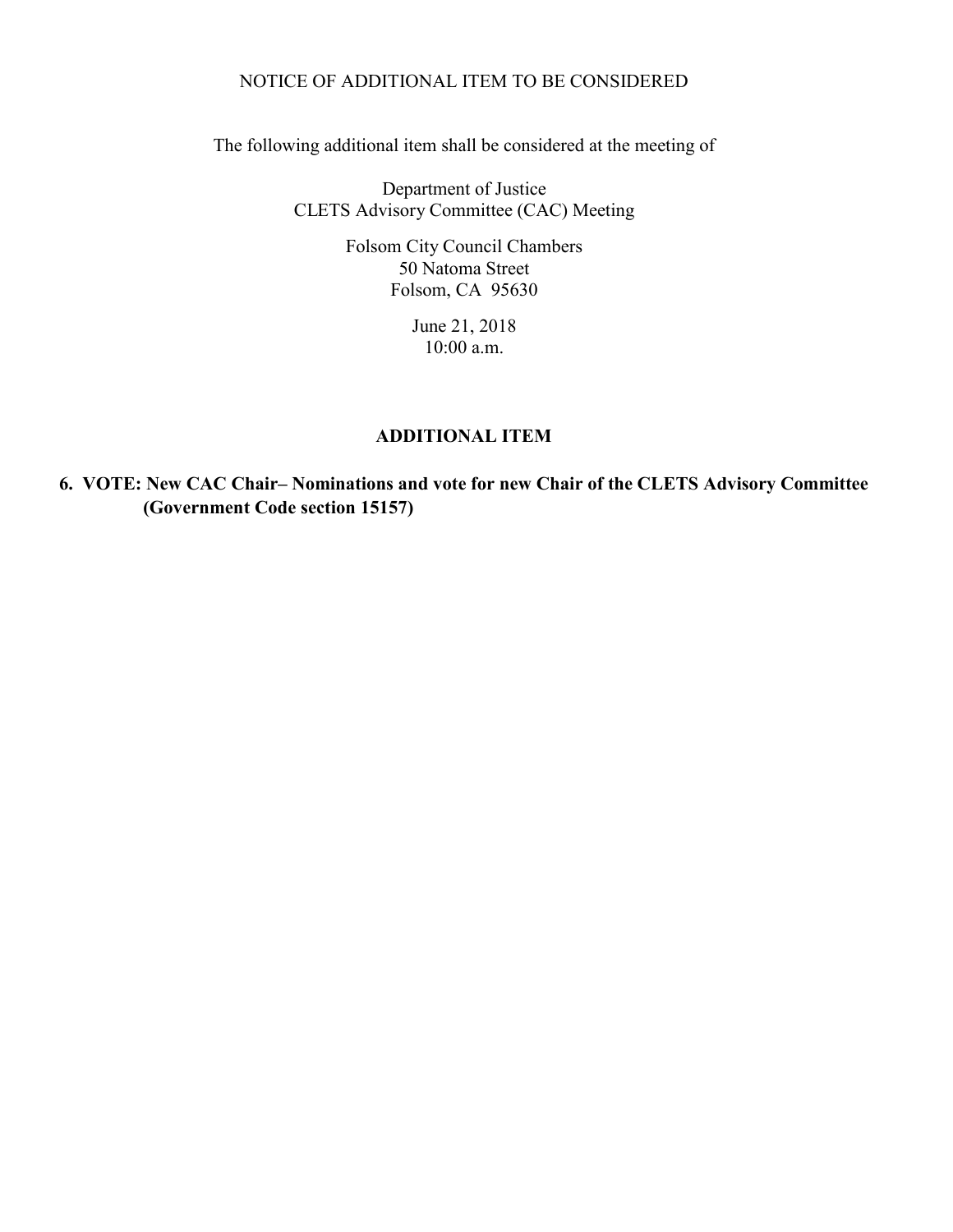Department of Justice CLETS Advisory Committee (CAC) Meeting REVISED Agenda (with additional item in bold type)

> Folsom City Council Chambers 50 Natoma Street Folsom, CA 95630

> > June 21, 2018  $10:00$  a.m.

- 1. Call to Order
- 2. Roll Call
- 3. Housekeeping
- 4. Introductions
- 5. Chairman's Report

## **6. VOTE: New CAC Chair - Nominations and vote for new Chair of the CLETS Advisory Committee (Government Code section 15157)**

- 7. Executive Secretary's Report
	- a. CLETS Traffic
	- b. Misuse Statistics
	- c. VOTE: Annual Misuse Report
	- d. Proposed Changes to the CLETS Policies, Practices and Procedures
- 8. VOTE: Minutes from December 21, 2017 Meeting
- 9. UPDATE: Sex Offender Registration Act SB 384 (Linda Schweig)
	- a. California Sex and Arson Registry Investigative Component
- 10. UPDATE: (Jenny Reich)
	- a. Law Enforcement: Racial Profiling AB 953
	- b. Law Enforcement: Data Sharing SB 54
	- c. Cal Gang
- 11. UPDATE: Legislation (Jaimie Tackett)
- 12. VOTE: New CLETS Service Applications
	- a. CN-01 CA Department of State Hospitals, Office of Protective Services
	- b. CN-02 U.S. Department of Agriculture, Office of the Inspector General-Investigations, Western Region Office
	- c. CN-03 U.S. Department of Labor, Office of the Inspector General, Investigations, Labor Racketeering and Fraud

NOTE: Items designated for information are appropriate for Committee action if the members choose to take action at this meeting.